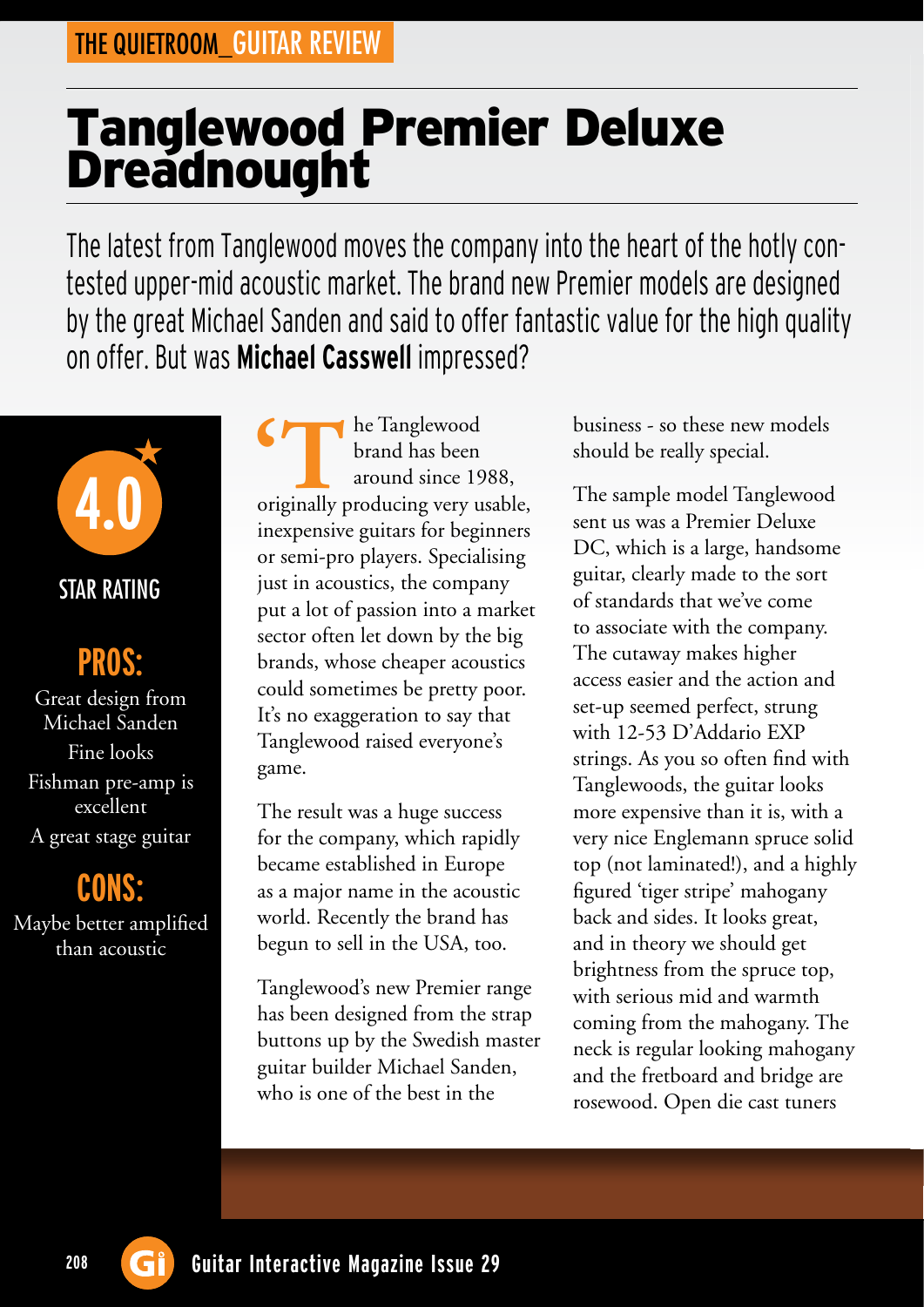

complete the package, making for what I think anyone would agree is a very handsome guitar, regardless of its asking price.

This is a new range of guitars and ours was one of the first in the country, which may account for a sense that the DeLuxe was just a little 'tight' in its construction. This isn't a bad thing and it's not unusual in acoustics, which very often get better as they get played-in. We've all probably come across new instruments from even the most revered names in the business and wondered why they didn't quite set the world on fire and that's often the answer - they



**www.guitarinteractivemagazine.com 209**

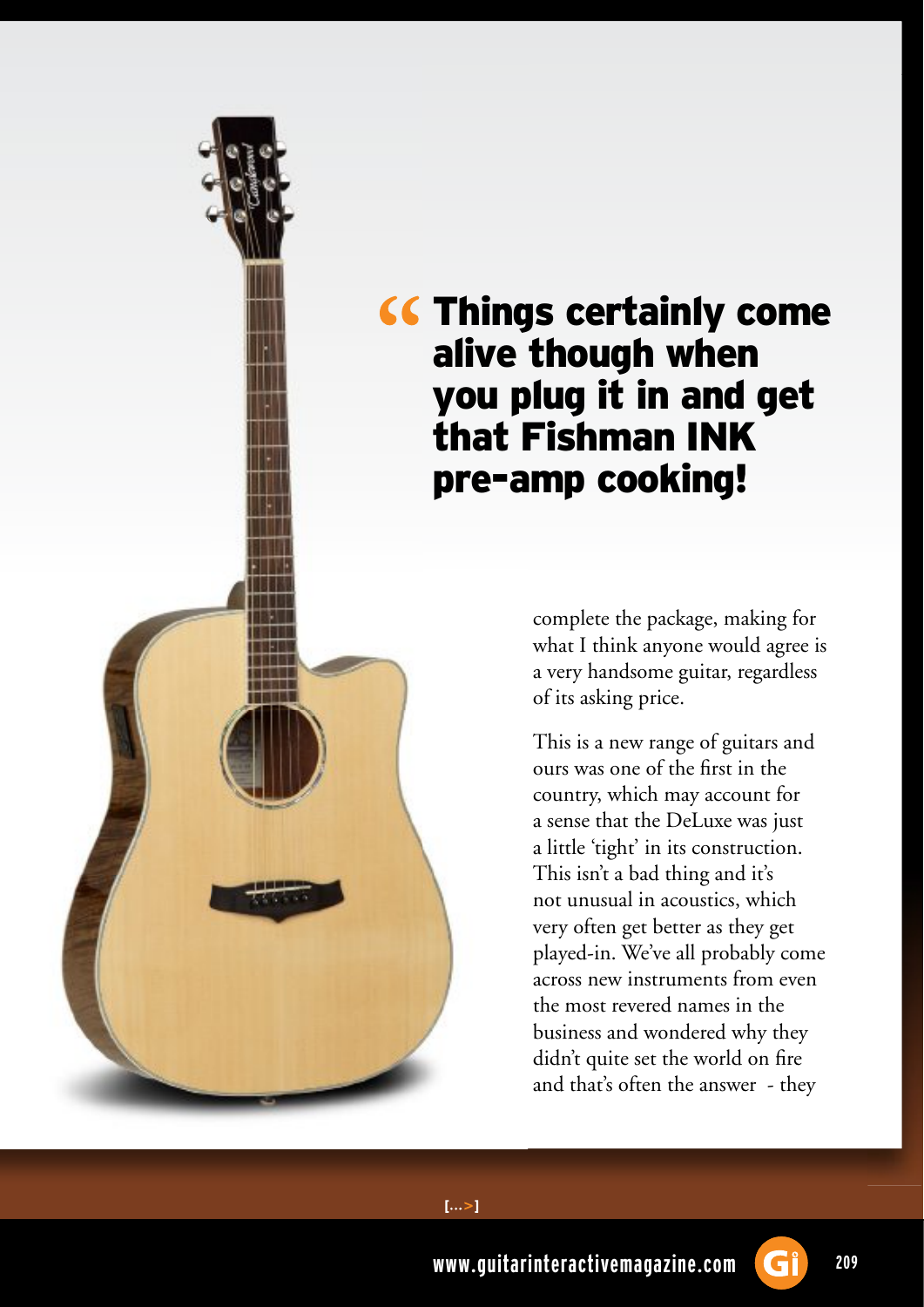needed playing-in and a bit of time. None of which is to say the DeLuxe was bad, because it wasn't - just a little lacking in responsiveness played acoustically.

Things certainly come alive though when you plug it in and get that Fishman INK pre-amp cooking! I'm always impressed by Fishman onboard pre-amps and this is a great choice for the Tanglewood. In fact, this is the first of these newly developed Fishman packages that we

have seen in the UK and it really is very impressive, working particularly well on this Tanglewood. The three-band EQ is comprehensive and can easily change the character, from a big fat dreadnought sound, to a small bodied and delicate parlour-like delicacy. With the Fishman INK on board the Tanglewood justifies itself as a hard working live tool, or a studio 'mic it up and DI' it tool. I know if you stuck the right mic on this guitar and plugged the Fishman into the desk,





210 **G**<sup> $\hat{}$ </sup> Guitar Interactive Magazine Issue 29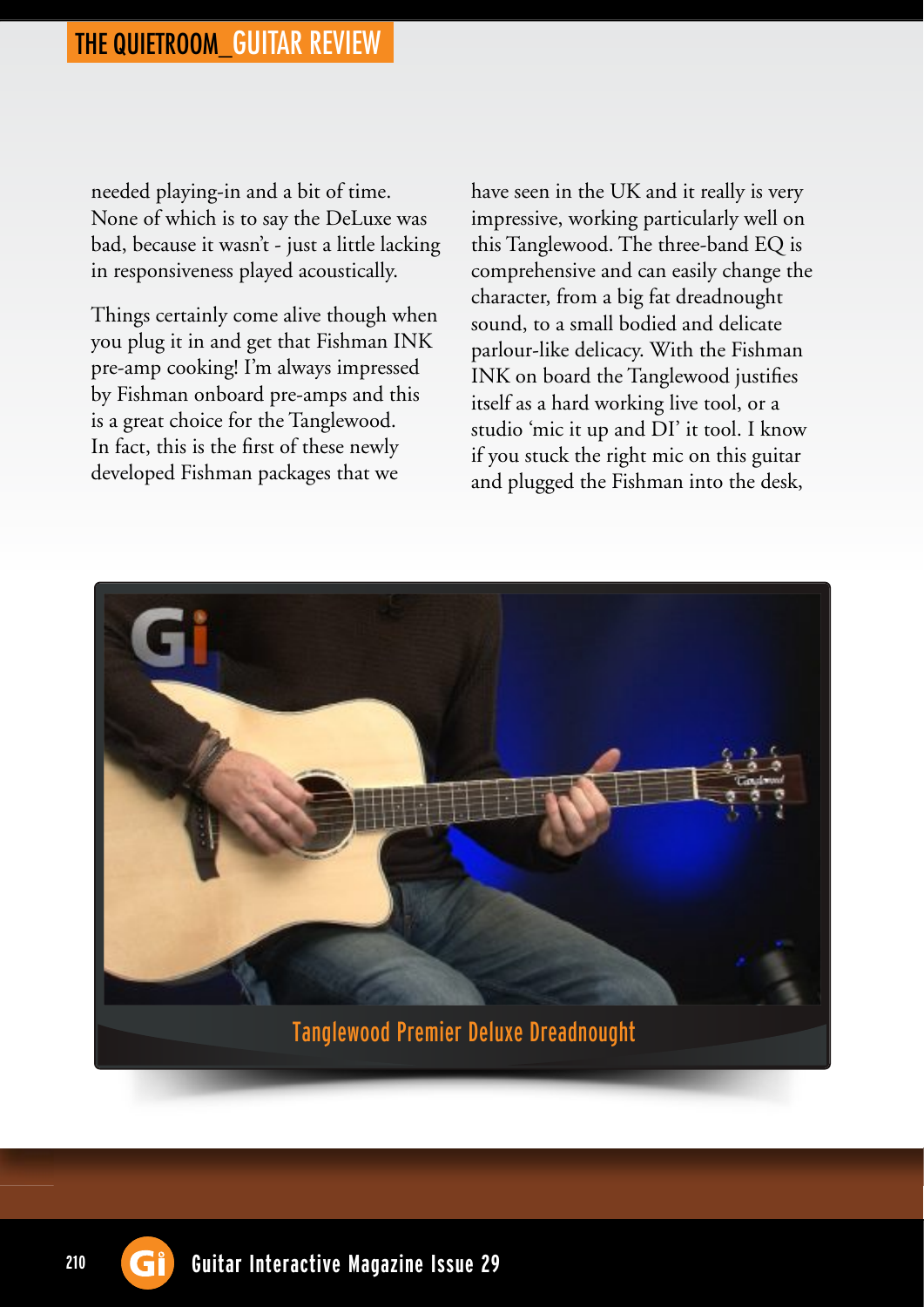no one would know it is a mid-priced instrument. The Fishman also gives you a very handy onboard tuner which displays very well and is accurate.

This is a very nice guitar and would certainly fit the bill for many players - especially those who need a guitar which they can use on stage, where that Fishman transducer system really would come in handy. In a lot of respects it's a very honest guitar, delivering just about everything you would expect from its size, shape and style. In other words, it's size, shape and style. In other words, it's all very familiar, with the exception of the lovely tiger stripe mahogany body, which does look good, although you would have to get into the habit of telling your guitar buddies that it isn't flamed maple, it's mahogany. You'll be saying that a lot!